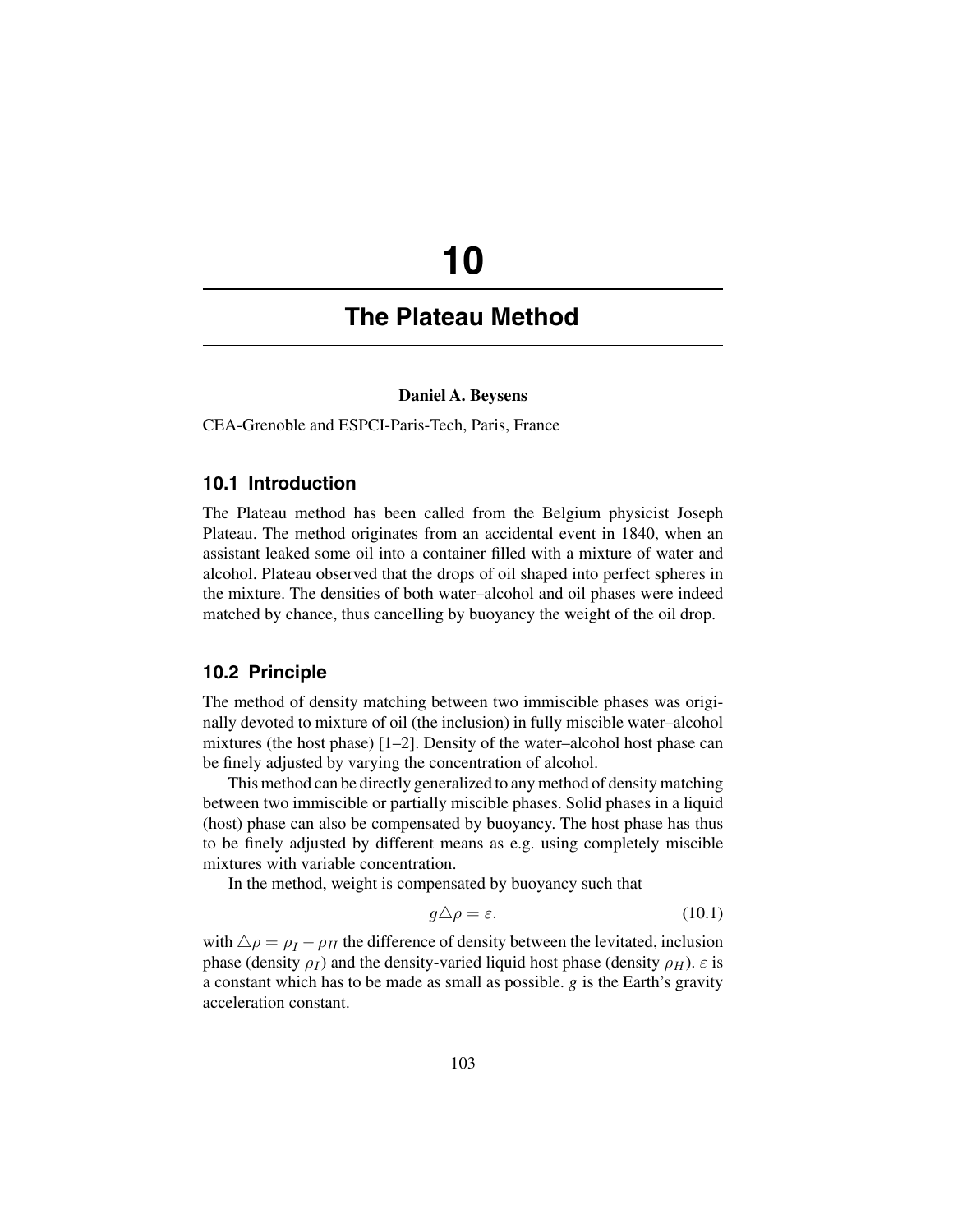#### 104 *The Plateau Method*

In order to give an example, let us consider an investigation that needs a steady milli*-g* environment with two phases of density difference on order  $\Delta \rho \sim 100 \text{ kg m}^{-3}$ . Here,  $\varepsilon \sim 1 \text{ N m}^{-3}$  and the same environment in Farth-bound situation will correspond to a steady density matching on order Earth-bound situation will correspond to a steady density matching on order  $\triangle \rho \sim 0.1 \text{ kg m}^{-3}.$ <br>The host phase

The host phase is made with two components 1, 2 whose mass concentration of component 1, *c*, is varied to have density  $\rho_H$  of the host phase adjusted. Assuming the additivity of volume, which is valid for small *c*, one obtains

$$
\frac{1}{\rho_H} = \frac{c}{\rho_1} + \frac{1 - c}{\rho_2} \tag{10.2}
$$

The accurateness of the weight compensation can also be estimated by the value of the Bond number Bo. It compares the capillary to gravity forces and can be expressed by comparing the typical size *R* of the inclusion to the capillary length  $l_c = \left(\frac{\sigma}{g\Delta\rho}\right)^{1/2}$  ( $\sigma$  is the interfacial tension):

$$
Bo = \left(\frac{R}{l_c}\right)^2 = \frac{\triangle \rho R^2}{\sigma}g\tag{10.3}
$$

Small values of the Bond number thus correspond to a high efficiency of the weight compensation. It is worth noting that for the same Bond number value, one can either reduce *g* or  $\Delta \rho$  such that the product *g* or  $\Delta \rho$  keeps constant, in a way similar to buoyancy reduction as in Fouation (10.1) in a way similar to buoyancy reduction as in Equation (10.1).



**Figure 10.1** The Plateau principle. I: inclusion phase. H: host phase, made of miscible liquids whose density is adjusted by varying its concentration to match the inclusion density.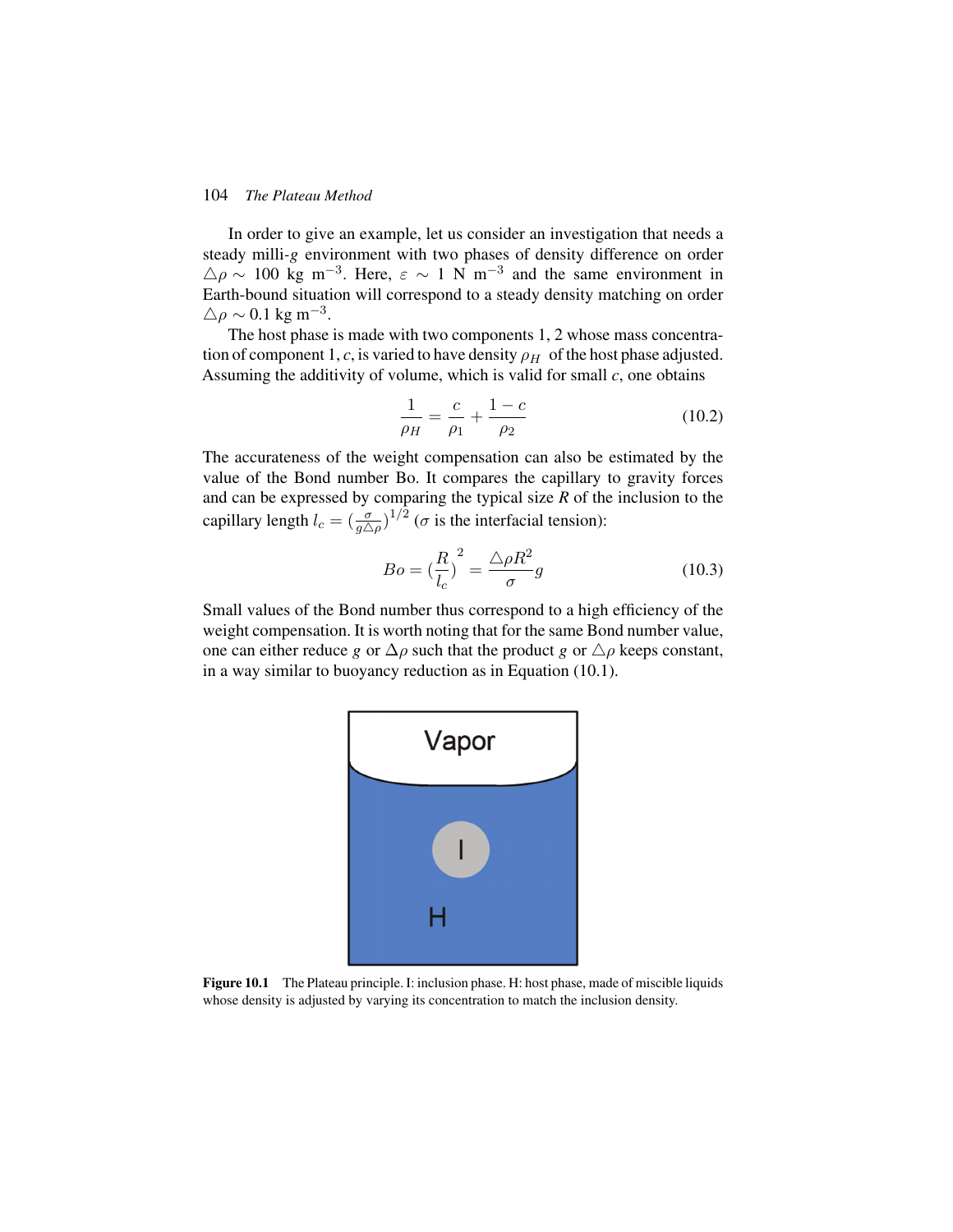Density matching has thus to be carefully and finely adjusted by varying the concentration of a component of the host liquid. This gives a number of constraints on the method. They are concerned with temperature, aging due to the miscibility of one of the components with another (e.g., oil in alcohol), preferential evaporation of one of a component, and the general requirement of having the smallest possible variation of key parameters, for example, hydrodynamic, thermodynamic, or optical properties when varying concentration. To face these difficulties, a number of improvements have been considered. They are mainly concerned with using sets of isomeric and homologous organic compounds to match the density of pure water [3], mixtures of isotopes (cyclohexane and deuterated cyclohexane [4], water and heavy water [5]). These constraints have to be matched with other constraints specific to the experiment concerning, for example, the values of surface tension, viscosity, refractive index, etc. This method has been successfully used in the past to study the stability of liquid bridges [6], the influence of sedimentation on colloidal coagulation [5], or phase transition very near a liquid–liquid critical point [4].

# **10.3 Temperature Constraint**

In order to achieve a density control on order of 0.1 kg m<sup>-3</sup>, temperature has to be maintained constant. Typically, the temperature density variation is on order 1 kg m<sup>-3</sup> K<sup>-1</sup>, which means that a temperature control on order  $\pm 0.1$  °C is needed. Note that this temperature constraint gives also a further limitation on the study of phenomena where larger temperature variations are observed, for example boiling and thermocapillary motion.

In order to keep levitated the inclusion phase over a larger temperature range, one can try to also fit the temperature density variation of both inclusion and host phases. With  $\alpha_i = \left(\frac{\partial \rho}{\partial T}\right)_p$  the density thermal expansion coefficient for component  $i = 1, 2$ ), one has for component  $i = 1, 2$ , one has

$$
\rho_i = \rho_{i0} + \alpha_i (T - T_0) \tag{10.4}
$$

Here,  $T_0$  is a reference temperature, where component density is  $\rho_{i0}$ . From Equation (10.2), one gets the thermal derivative of the host phase:

$$
\alpha_H = c \left(\frac{\rho}{\rho_1}\right)^2 \alpha_1 + (1 - c) \left(\frac{\rho}{\rho_2}\right)^2 \alpha_2 \tag{10.5}
$$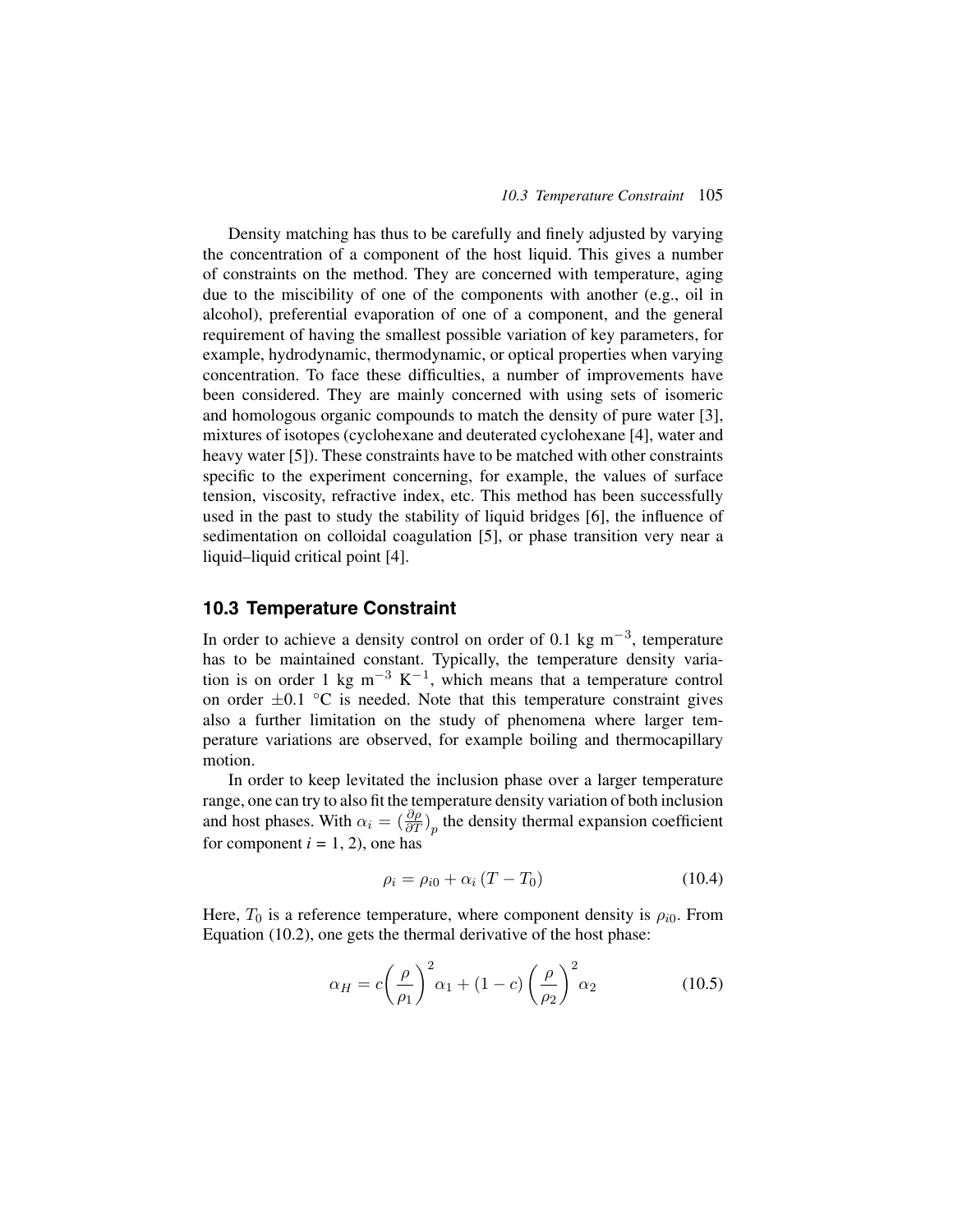#### 106 *The Plateau Method*

Making  $\alpha_H = \alpha_I$  necessitates a careful choice of the host components to fulfill both density matching over a large range of temperature. An example is known in a partially miscible liquid mixture of methanol and partially deuterated cyclohexane. The levitation of the methanol (inclusion) phase is ensured over a large range of temperature in a cyclohexane +5.5% partially deuterated cyclohexane mixture (host phase) as  $\alpha_H = -0.96$  kg m<sup>-3</sup> K<sup>-1</sup> and  $\alpha_I =$  $-0.95$  kg.m<sup>-3</sup> K<sup>-1</sup>.

# **10.4 Other Constraints**

In the classical Plateau method where three components are present (oil, water, alcohol), there is a significant change of density matching with time as alcohol either evaporates or mixes with the oil phase. To overcome this difficulty, a number of improvements have been proposed:

*Using only two immiscible liquids of equal density.* A large number of transparent organic liquid pairs immiscible with water have been listed with their physical data in Refs. [3, 7]. Such compounds are numerous, but most show some miscibility with water (e.g., dibutyl phthalate or isobutyl benzoate). However, with only two components, fine density adjustment can be made only by temperature changes to improve the tuning.

*Using sets of isomeric and homologous organic compounds*. The compositional change with time can be diminished by using sets of isomeric and homologous organic compounds to match the density of pure water [3].

# **10.5 Concluding Remarks**

The Plateau method, based on density matching, is appealing by its simplicity for compensating buoyancy on Earth. It is, however, limited to mixture of immiscible liquids and to solids in liquids. A number of difficulties have to be overcome to obtain reliable data, for example, the difference of temperature variation of host and inclusion phase densities, weak miscibility between phases, and differential evaporation of phases. These difficulties can in general be solved, which makes the Plateau method a very useful and largely employed technique for compensating gravity on Earth.